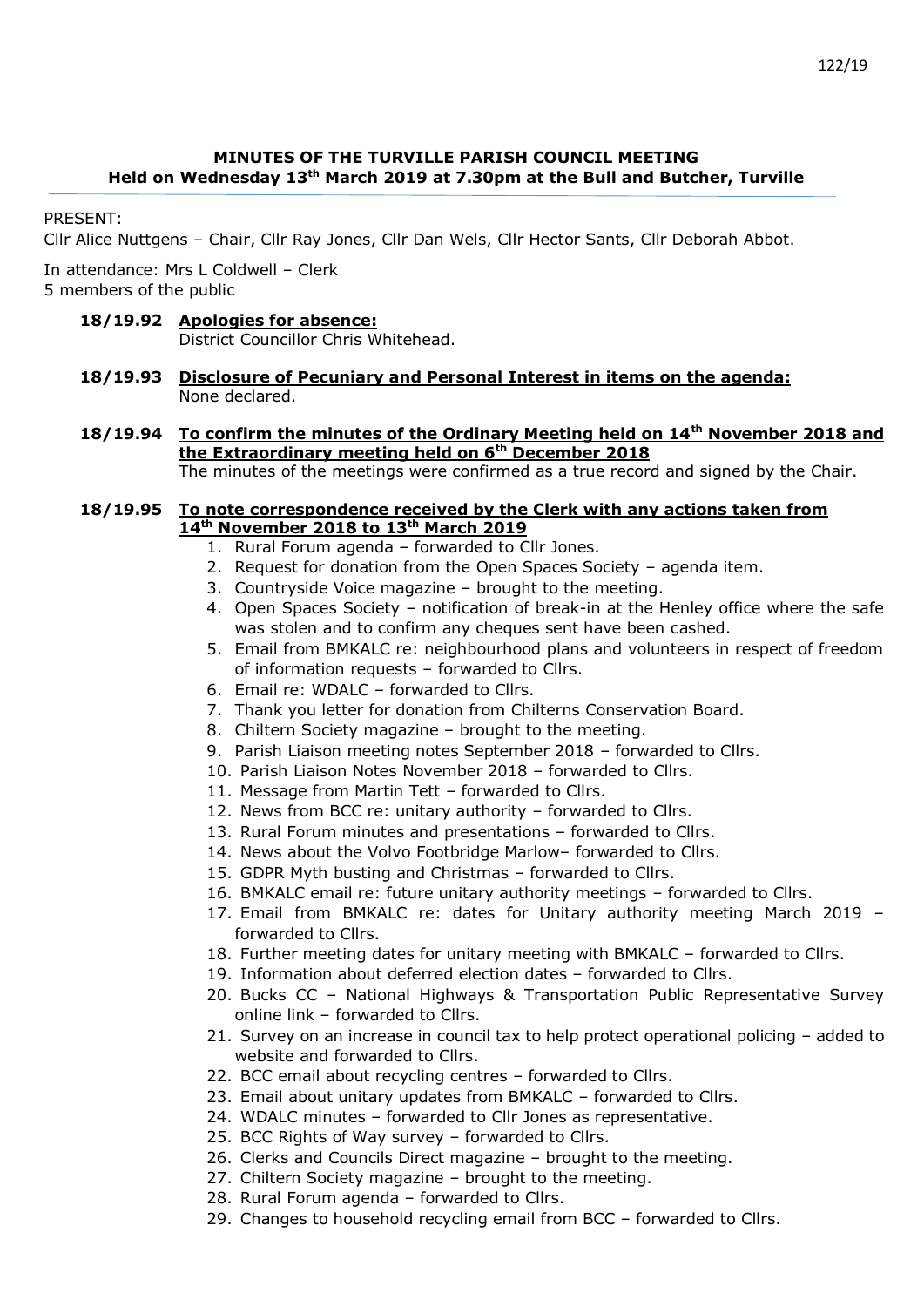## **18/19.96 To report on matters arising from the minutes not on the agenda – for information:**

- South Central Ambulance Service are trying to establish how much money is left in the defib fund and whereabouts it currently is. The previous contact has left the organisation following a period of extended leave. They are suggesting that once the figure is known that a cheque is given to the PC for this amount.
- Action:Clerk The defibrillator in Turville has a felt pen date for November 2018 inside it, but unsure what this is for. Clerk to speak with CHT about what this could be.
	- The spare pads in the defib at Northend expire in April 2019. All in agreement to wait to see what happens with the new AED machine before purchasing replacements.

# **18/19.97 Public question and answer session:**

- A resident raised the amount of potholes between on the road between Northend and Turville. He has been reporting them for 2 years and nothing has been done about them. This has previously been chased with TfB but no response was ever given. A new Local Area Technician has been appointed last week following the retirement of the previous LAT in September 2018. Some carriageway resurfacing will be taking place on Holloway Lane 18-19/03/19 as per notices on the road.
- The undergrounding of the overhead cables in Turville appears to have been delayed as it was meant to be in place by the end of March 2019 but no further information has been sent out to residents affected in the form of wayleaves.
- Action:Clerk Development at the old Mushroom Farm in Northend. It appears that all the trees have been cut down around it which was not given planning permission for. It can now be seen by all, as there is no screening from the trees. Clerk to report to Wycombe District Council planning enforcement.
	- A resident raised driving across the grass at Northend Common rather than using the road. This Common Land does not belong to the Parish Council so they are unable to do anything, and parking is allowed on common land within a certain distance from the highway.

# **18/19.98 Reports to be received if any:**

## - Wycombe District Association of Local Councils held 13/12/18

- Attended by Clerk. The chairman and vice chair were re-elected. There is still no secretary or training secretary. The new unitary authority was discussed, there may be parish boundary changes once the new authority starts.

## $-$  NAG meeting held  $08/02/19$

Cllr Jones attended. It was Sqt Hughes first meeting who has replaced PC Marchant. The Hambleden Valley is a very low crime risk area. Fly tipping is increasing and should be reported to Bucks County Council. All should be aware and vigilant of any traveller incursions in the local area; placing parking cones to save spaces on the public highway is not allowed and can result in a fine.

## - Clerks Meeting held 07/03/19

Clerk is awaiting minutes as was unable to attend.

#### **18/19.99 Items to note:**

- Wycombe District Council have confirmed that no elections will be held in 2019, and that terms of office of the parish councillors will be automatically extended.
- Clerk attended a meeting with Red Kite Housing who are keen to know if there is any parcels of land for sale in the parish that they could use for building affordable housing. All the gates under the Donate-a-Gate scheme have been erected now.
- Action:Clerk - A Turville resident has complained about the increase of parking during the week in the village. Clerk to speak with Red Kite Housing who are owners of a parcel of land near to the nursery to discuss the possibility of using this existing grassed area as a parking area. Future agenda item.

# **18/19.100 Superfast Broadband:**

An update to be provided if available from Cllr Sants (and any other Councillor as appropriate) to include an update about the work of the Turville Broadband Action Group. The website<http://www.tb-ag.org/> gives updates to anyone interested.

The last of the Turville Heath cabinets is now live so all households BT were intending to supply superfast broadband too now have it. There are still some people who do not have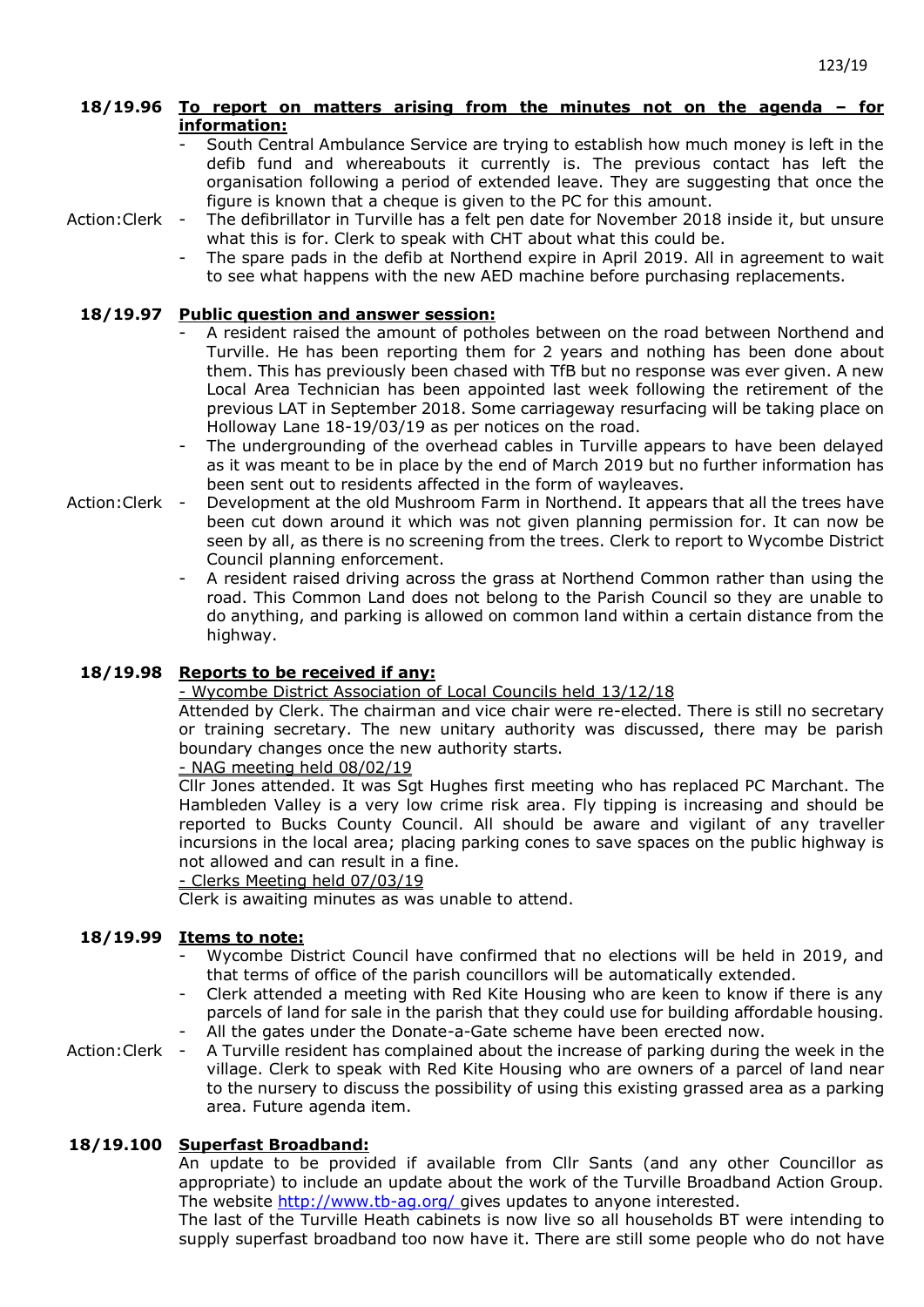superfast broadband, but these households are too far away from a cabinet to be supplied. If anyone thinks that they should be able to received superfast broadband and are not, please contact TB-AG.

Mobile phone coverage is still being investigated. Cllr Sants is speaking with a group who may come to look at the area free of charge to see if any improvement could be made.

### **18/19.101 Planning:**

a. WDC decisions made since previous meeting:

**18/07541/FUL** – Dolesden Farm Dolesden Lane Turville Heath – Householder application for demolition of existing outbuilding and construction of replacement detached oak framed ancillary building comprising of a gymnasium/games room with office and guest bedroom above **– application permitted**

**18/07636/FUL** – Pond House Northend Road Northend – householder application for installation of new oil tank to replace existing in a different position and replace existing gates with hazel panels**– application permitted**

**18/07559/LBC –** Summer Cottage and Heathclose Cottage Drovers Lane Turville Heath – internal alterations to create openings between both cottages, insertion of new timber rear door and new timber framed rear window, insertion of 2 x rooflights to rear, removal of front flint garden wall and associated works **– application permitted**

**18/07871/FUL** – Swains Northend Road Northend – [Householder application to infill](https://publicaccess.wycombe.gov.uk/idoxpa-web/applicationDetails.do?activeTab=summary&keyVal=PHLU4VSCHYO00&prevPage=inTray)  [existing swimming pool and construction of detached swimming pool/gym building](https://publicaccess.wycombe.gov.uk/idoxpa-web/applicationDetails.do?activeTab=summary&keyVal=PHLU4VSCHYO00&prevPage=inTray) **– application permitted**

**18/08018/CTREE** – Bodgers Northend Road Northend – [Fell 1 x Maple Tree](https://publicaccess.wycombe.gov.uk/idoxpa-web/applicationDetails.do?activeTab=summary&keyVal=PIFGSISCID400&prevPage=inTray) **– not to make a tree preservation order**

**18/08109/FUL –** Woodpeckers Turville Heath – Raising and Extending of Roof in connection with additional rooms in roofspace & replacement of roof tiles to all, new timber cladding throughout, erection of balustrade to ground floor terrace & alterations to fenestration (alternative scheme to PP 16/05628/FUL)– **Application Permitted**

**18/08000/FUL** – Turville Heath Farm Turville Heath – [Change of use from Agricultural](https://publicaccess.wycombe.gov.uk/idoxpa-web/applicationDetails.do?activeTab=summary&keyVal=PIA5XNSC0D700&prevPage=inTray)  [to Mixed Agricultural and Cafe \(A3\) creating pop up cafe/mobile BBQ tent \(Retrospective\)](https://publicaccess.wycombe.gov.uk/idoxpa-web/applicationDetails.do?activeTab=summary&keyVal=PIA5XNSC0D700&prevPage=inTray)  **– application permitted subject to conditions**

**18/07776/FUL -** Kimble Farm Dudley Lane Southend – erection of bespoke portal framed building to cover outdoor riding arena **– application refused**

b. Applications awaiting decision by WDC:

None at this time

a. New applications to be considered by the PC:

**19/05327/FUL** – Campion Cottage Drovers Lane Turville Heath – householder application for construction of replacement garage with storage above and summer house **– no objection**

**19/05409/FUL** – Swains Northend Road Northend – Demolition of existing dwelling and erection of 5-bed detached dwelling with integral carport & wine cellar to lower ground, associated bin store & new access. Insertion of two dormer windows in existing garage **– site visit to be carried out, comments to be put in to WDC by deadline of 26/03/19.**

### **18/19.102 CIL Money received by the PC:**

The Community Infrastructure Levy money currently stands at £3372.79. £2000 is earmarked for funding the pond project in Northend, which is to be discussed later in the agenda. Other CIL money has been used for repairs benches at Churchfield Wood and Southend Bridleway. The PC to discuss if any other projects have been identified to spend CIL funds on. There are restrictions as to what CIL money can be spent on, namely infrastructure needs in the parish. CIL money must be spent within 5 years, the first amount was passed to TPC in 2015/2016 financial year. No new ideas for CIL expenditure.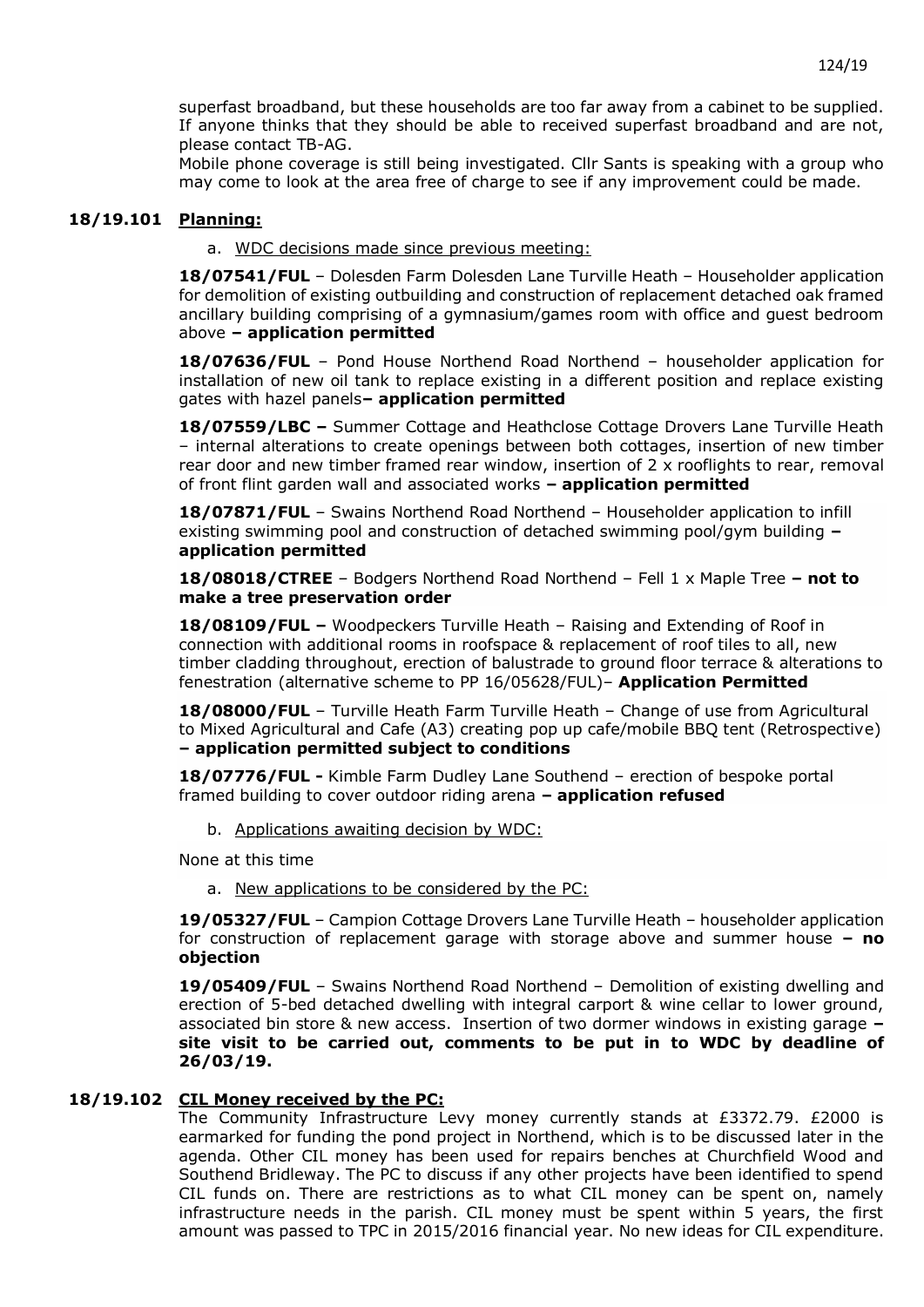## **18/19.103 The PC to discuss Northend Pond and ways to raise money for funding the works that need to be carried out:**

The PC have allocated £2000 of CIL money to help fund works at the pond project. Any update to be provided if available. Cllr Nuttgens has forwarded to the PC information about a pond in Bovingdon Green that has been cleaned out and reconstructed. No money was donated by Great Marlow Parish Council for the pond, various grants were sourced, money from District and County councillors along with donations from local residents.

Cllr Nuttgens has had a long chat with a Northend resident about the pond. She now has a list of names of people who are keen to get together to start the project, including getting funds and plans together. Cllr Nuttgens is happy to be part of this group. A Northend resident has organised a report along with various quotations for different works and passed to the PC.

Action: Cllr objections to works being carried out. Cllr Nuttgens to put all interested parties in touch. All in agreement for the Clerk to contact the owner of the pond to see if there are any

Nuttgens/ It was pointed out that before anything could happen the active grazers in the area need

Clerk to agree or else nothing can happen.

## **18/19.104 The PC to discuss correspondence from a member of the public regarding a weighted gate on a public bridleway near Turville Court:**

An email has been received from a horse-rider regarding a gate on the bridleway at Turville Court that has been weighted. The rider and horse got stuck in the gate as it swung closed whilst going through it. It has been asked that the PC approach the landowner to ask them to remove the weight from the gate.

The Rights of Way team at Bucks County Council have been in touch with the landowner although the response is not yet known. Cllr Nuttgens spoke with Bill Chapple from Bucks County Council who said he is happy to visit the PC to discuss rights of way issues in the area. All in agreement for nothing to be done until feedback has been received from Bucks County Council as to what the landowner responded.

#### **18/19.105 The PC to discuss renewing membership to the Open Spaces Society:**

Action:Clerk Membership has currently ceased and needs to be renewed at a cost of £45. At this time, it was decided not to renew membership.

#### **18/19.106 The PC to discuss a request for a donation from the Open Spaces Society:**

Action:Clerk The OSS have requested a donation towards "The Threat of Deregistration" appeal which concerns the Ministry of Defence plans to deregister 17 square miles of common land at Warcop, in the Cumbrian North Pennines AONB. All in agreement not to make a donation at this time.

#### **18/19.107 The PC to discuss deer management in the parish:**

A management plan for the woodlands at Bosmore Park Estate has raised the subject of deer control in the parish, and that some of the larger estates can afford deer fencing which then pushes the animals elsewhere, and on to the land of those who are unable to erect deer fencing. Deer are an attractive part of the countryside but in current numbers have a massive impact on the overall woodland ecosystem.

Action:Clerk another. The PC would like to know where the deer fencing will be placed at Bosmore The problem is that to introduce deer fencing only moves the problem from one place to Estate, as it can cause dangers to road users and damage to other people's fields – Clerk to ask. Clerk to also contact the Wormsley Estate to see if they plan to put any more deer fencing up.

### **18/19.108 The PC to discuss the Rights of Way survey being carried out on behalf of Bucks County Council:**

BCC Rights of Way improvement plan expired at the end of 2018 and work has begun to produce a new one, aiming for adoption in early 2020. The PC have been asked to complete a questionnaire of their views.

Action: Clerk Clerk to submit the completed questionnaire on behalf of the PC.